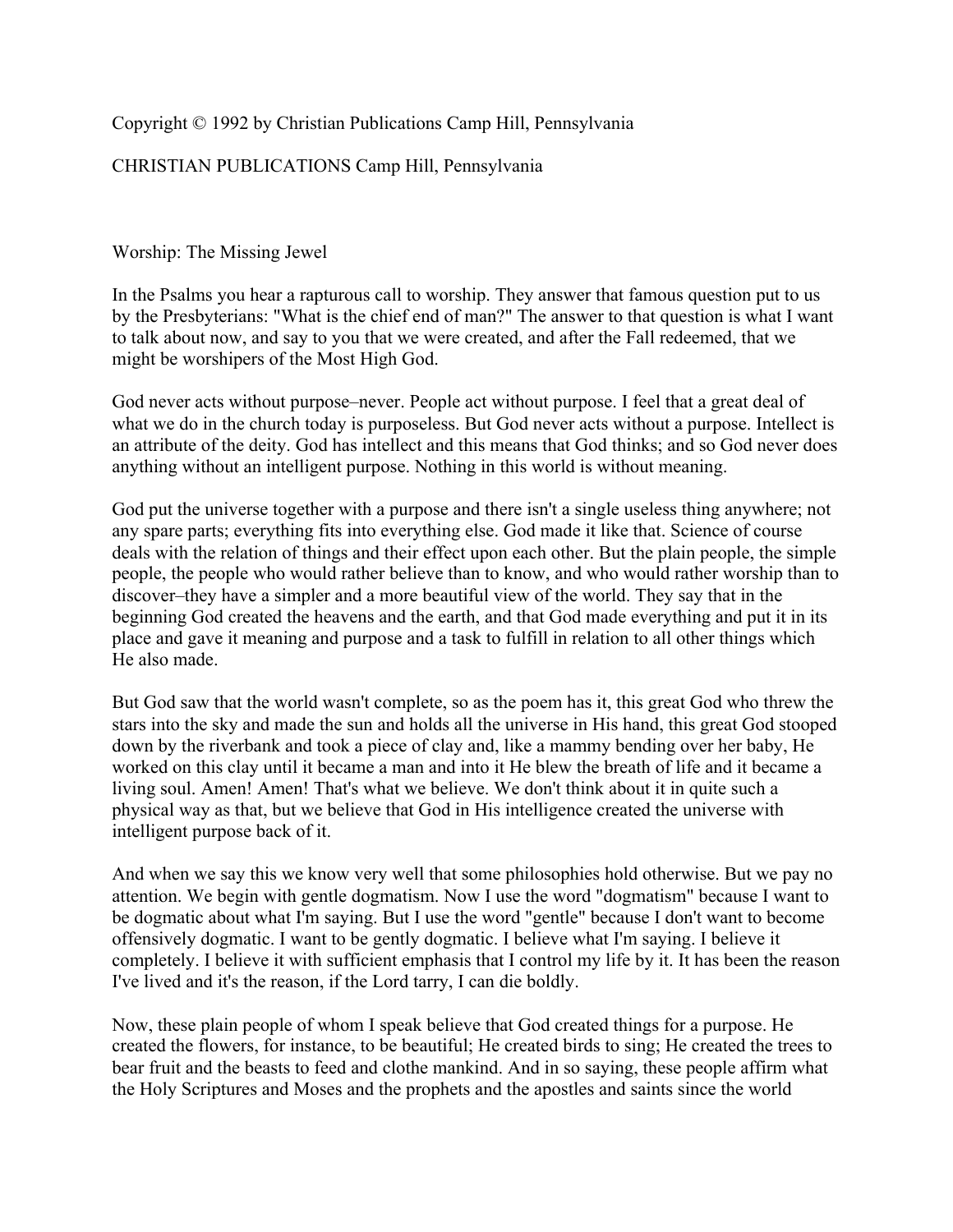began have all said. God made man for a purpose and that purpose is given by the catechism; the answer is, "To glorify God and to enjoy Him forever." God made us to be worshipers. That was the purpose of God in bringing us into the world.

I believe there is good sound reasoning back of all this. I believe that He created man out of no external necessity. I believe it was an internal necessity. God, being the God He was and is, and being infinitely perfect and infinitely beautiful and infinitely glorious and infinitely admirable and infinitely loving, out of His own inward necessity had to have some creature that was capable of admiring Him and loving Him and knowing Him. So God made man in His own image; in the image and likeness of God made He him; and He made him as near to being like Himself as it was possible for the creature to be like the Creator. The most godlike thing in the universe is the soul of man.

The reason God made man in His image was that he might appreciate God and admire and adore and worship; so that God might not be a picture, so to speak, hanging in a gallery with nobody looking at Him. He might not be a flower that no one could smell; He might not be a star that no one could see. God made somebody to smell that flower, the lily of the valley. He wanted someone to see that glorious image. He wanted someone to see the star, so He made us and in making us He made us to worship Him.

I'm going to give you a definition of the word worship as I shall use it. You'll not find this definition anywhere because I made it myself. After Webster's done the best he can for you, then a good thinker ought to make his own definition. If you don't define, you won't be understood; if you define too much you won't be listened to, because there isn't anything so boring as a preacher who gets up and gives you a lecture on Webster; but if you don't define enough people won't know what you mean. You'll be talking about one thing and your audience will be hearing something else, and you may not mean the same thing at all.

I want to define worship, and here is where I want to be dogmatic. Worship means "to feel in the heart"; that's first–feel it in the heart. Now I happen to belong to that segment of the Church of Christ on earth that is not afraid of the word "feeling." We went through a long deep-freeze period at the turn of the century, when people talked about "naked faith." They wanted to hang us out there like a coonskin drying on the door. And so they said, "Now, don't believe in feeling, brother; we don't believe in feeling. The only man who went by feeling was led astray; that was Isaac when he felt Jacob's arms and thought it was Esau." But they forgot the woman who felt in her body that she was healed! Remember that? A person that merely goes through the form and doesn't feel anything is not worshiping.

Worship also means to "express in some appropriate manner" what you feel. Now, expressing in some appropriate manner doesn't mean that we always all express it in the same way all the time. And it doesn't mean that you will always express your worship in the same manner. But it does mean that it will be expressed in some manner.

And what will be expressed? "A humbling but delightful sense of admiring awe and astonished wonder." It is delightful to worship God, but it is also a humbling thing; and the man who has not been humbled in the presence of God will never be a worshiper of God at all. He may be a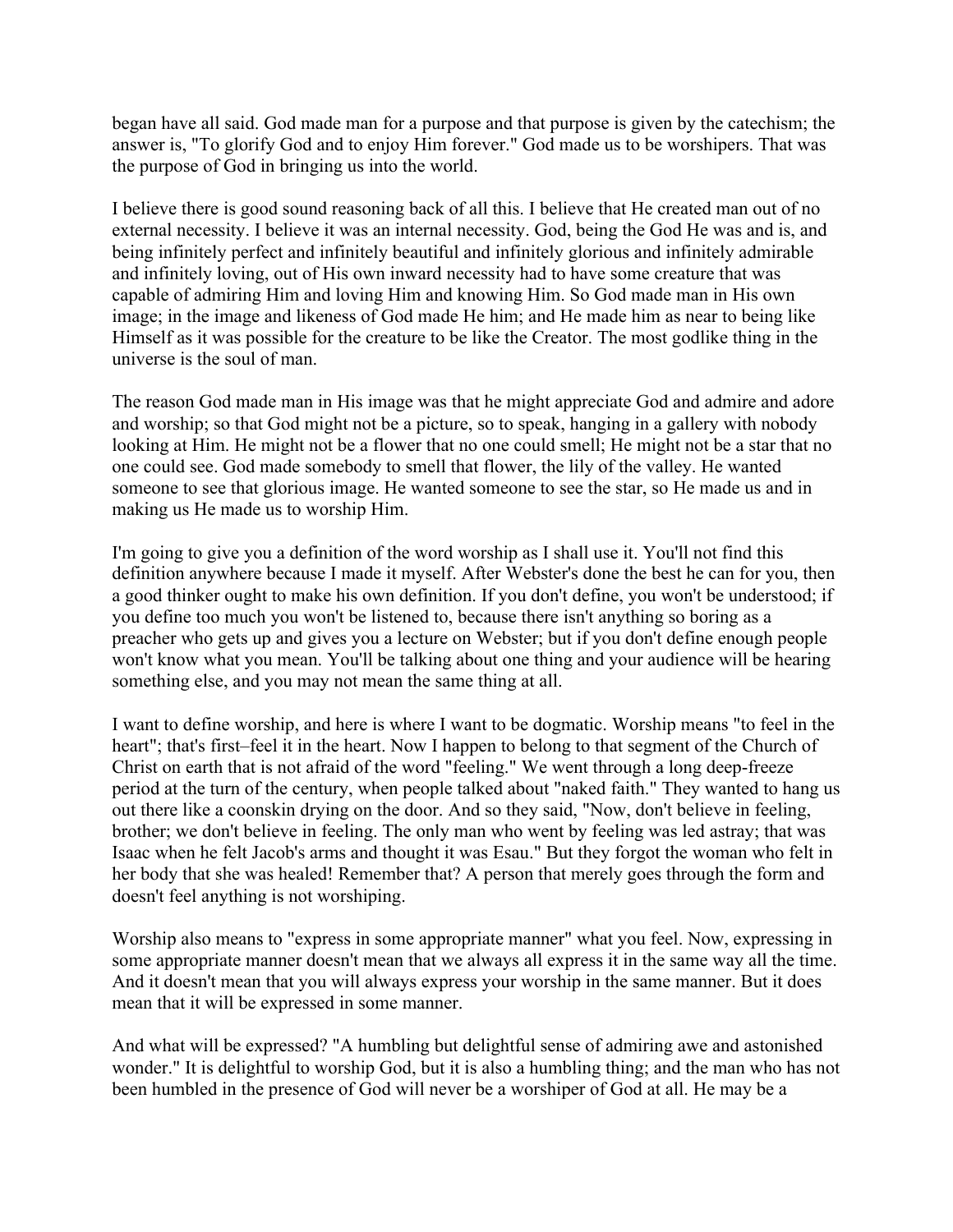church member who keeps the rules and obeys the discipline, and who tithes and goes to conference, but he'll never be a worshiper unless he is deeply humbled. "A humbling but delightful sense of admiring awe." There's an awesomeness about God which is missing in our day altogether; there's little sense of admiring awe in the Church of Christ these days.

I like some of the things you do here in Canada very much. It probably started in a simple form and whoever did it first had a good idea–after the benediction you sit down and worship a minute. That's very good. I'm sure that for many it has become form. But when it's real it's a good thing. I see some occasionally who come in and bow their heads and worship before the service starts. Well, there's that admiration and awe. If there is no fear of God in our hearts, there can be no worship of God.

"Awesome wonder and overpowering love" in the presence of that ancient Mystery, that unspeakable Majesty, which the philosophers call the Mysterium Tremendum, but which we call our Father which art in heaven. Now that's my definition of worship and that's what I'm going to mean from here on–that we are to feel something in our heart that we didn't have before we were converted; that we're going to express it in some way and it's going to be a humbling but a most enjoyable sense of admiring awe and astonished wonder and overpowering love in the Presence of that most ancient Mystery.

An awful thing has happened to us, brethren, when we can explain the Christian faith. I am just as much afraid of evangelical rationalism as I am of liberalism; they're both heading in the same direction. In the States now we have a new school of thought which goes by various names; newevangelicalism, it's called, but it's neo-rationalism. The evangelical rationalism which tries to explain everything takes the mystery out of life and the mystery out of worship. When you have taken the mystery out you have taken God out, for while we may be able to understand Him in some measure, we can never fully understand God. There must always be that awe upon our spirits that says, "Ah, Lord God, Thou knowest!"–that stands silent and breathless or kneels in the presence of that awful Wonder, that Mystery, that unspeakable Majesty, before whom the prophets used to fall, and before whom Peter and John and the rest of them fell down as if dead, before whom Isaiah recoiled and cried, "I am a man of unclean lips."

Now we were made to worship, but the Scriptures tell us something else again. They tell us that man fell and kept not his first estate; that he forfeited the original glory of God and failed to fulfill the creative purpose, so that he is not worshiping now in the way that God meant him to worship. All else fulfills its design; flowers are still fragrant and lilies are still beautiful and the bees still search for nectar amongst the flowers; the birds still sing with their thousand-voice choir on a summer's day, and the sun and the moon and the stars all move on their rounds doing the will of God.

And from what we can learn from the Scriptures we believe that the seraphim and cherubim and powers and dominions are still fulfilling their design–worshiping God who created them and breathed into them the breath of life. Man alone sulks in his cave. Man alone, with all of his brilliant intelligence, with all of his amazing, indescribable and wonderful equipment, still sulks in his cave. He is either silent, or if he opens his mouth at all, it is to boast and threaten and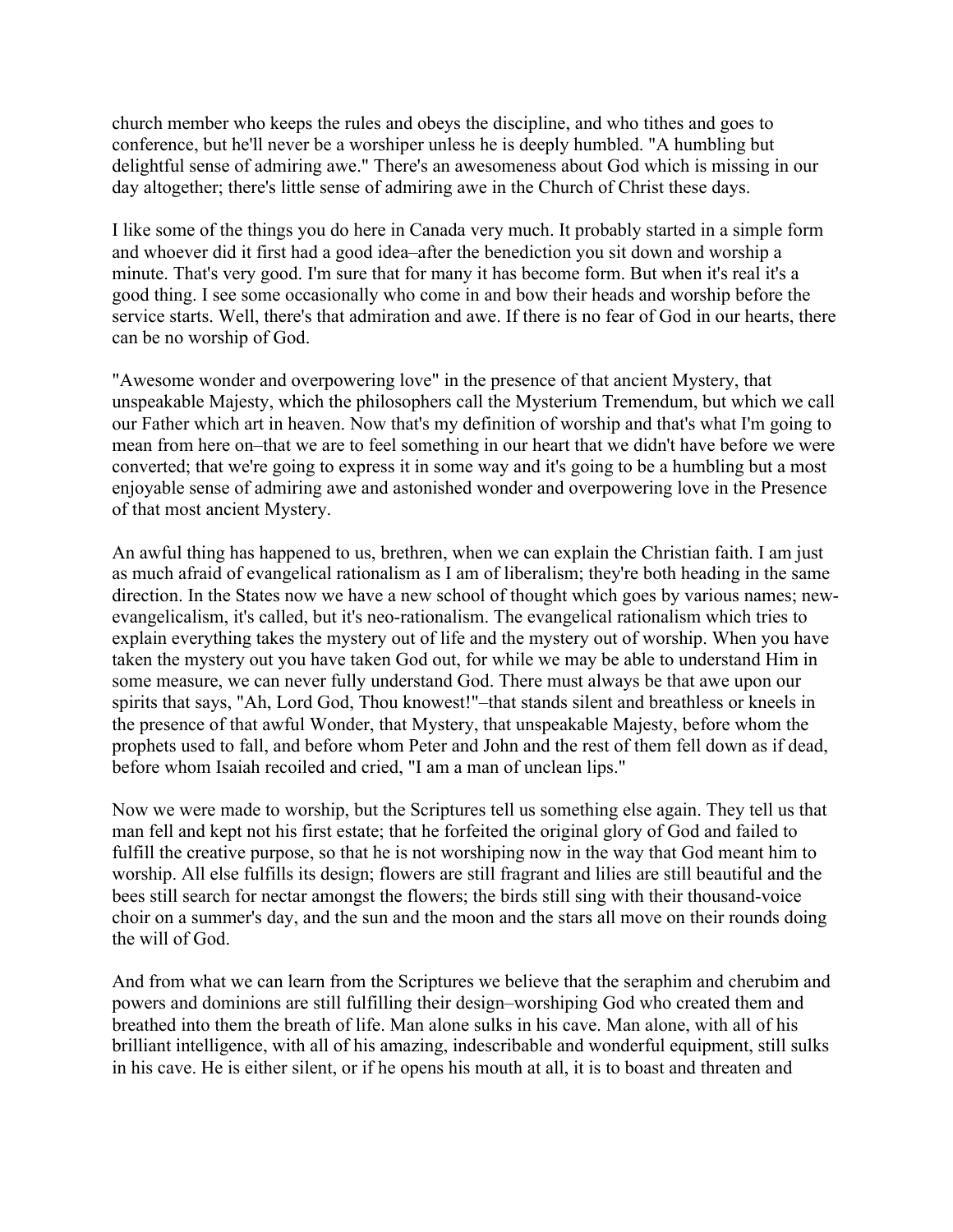curse; or it's nervous, ill-considered laughter, or it's humor become big business, or it's songs without joy.

Man was made to worship God. God gave to man a harp and said, "Here above all the creatures that I have made and created I have given you the largest harp. I put more strings on your instrument and I have given you a wider range than I have given to any other creature. You can worship Me in a manner that no other creature can." And when he sinned man took that instrument and threw it down in the mud and there it has lain for centuries, rusted, broken, unstrung; and man, instead of playing a harp like the angels and seeking to worship God in all of his activities, is ego-centered and turns in on himself and sulks and swears and laughs and sings, but it's all without joy and without worship.

Now, God Almighty sent His Son Jesus Christ into the world for a purpose, and what was the purpose? To hear the average evangelist nowadays you'd think that we might give up tobacco; that Christ came into the world that we might escape hell; that He sent His Son into the world that when at last we get old and tired we might have some place to go. Now all of these things are true. Jesus Christ does save us from bad habits and He does redeem us from hell and He does prepare us a place in heaven; but that is not the ultimate purpose of redemption.

The purpose of God in sending His Son to die and rise and live and be at the right hand of God the Father was that He might restore to us the missing jewel, the jewel of worship; that we might come back and learn to do again that which we were created to do in the first place–worship the Lord in the beauty of holiness, to spend our time in awesome wonder and adoration of God, feeling and expressing it, and letting it get into our labors and doing nothing except as an act of worship to Almighty God through His Son Jesus Christ. I say that the greatest tragedy in the world today is that God has made man in His image and made him to worship Him, made him to play the harp of worship before the face of God day and night, but he has failed God and dropped the harp. It lies voiceless at his feet.

Without worship we go about miserable; that's why we have all the troubles we have. You wonder why young people act like such idiots. Some young people have a lot of energy and don't know what to do with it, so they go out and act like idiots; and that's why gangsters and Communists and sinners of all kinds do what they do. They are endowed by God Almighty with brilliant intelligence and an amazing store of energy, and because they don't know what to do with it they do the wrong thing. That's why I'm not angry with people when I see them go off the deep end, because I know that they have fallen from their first estate along with Adam's brood and all of us together. They haven't been redeemed and so they have energy they don't know what to do with; they have capacity they don't know how to use. They have skills and don't know where to put them, and so they go wild and police have to arrest 16-year-olds and put them in jail. If they had been taught that they came into the world in the first place to worship God and to enjoy Him forever and that when they fell Jesus Christ came to redeem them, to make worshipers out of them, they could by the Holy Ghost and the washing of the blood be made into worshiping saints and things would be so different.

But not all young people have gone wild. I can show you young people by the scores and by the hundreds and running into the thousands who with all their exuberance have turned their eyes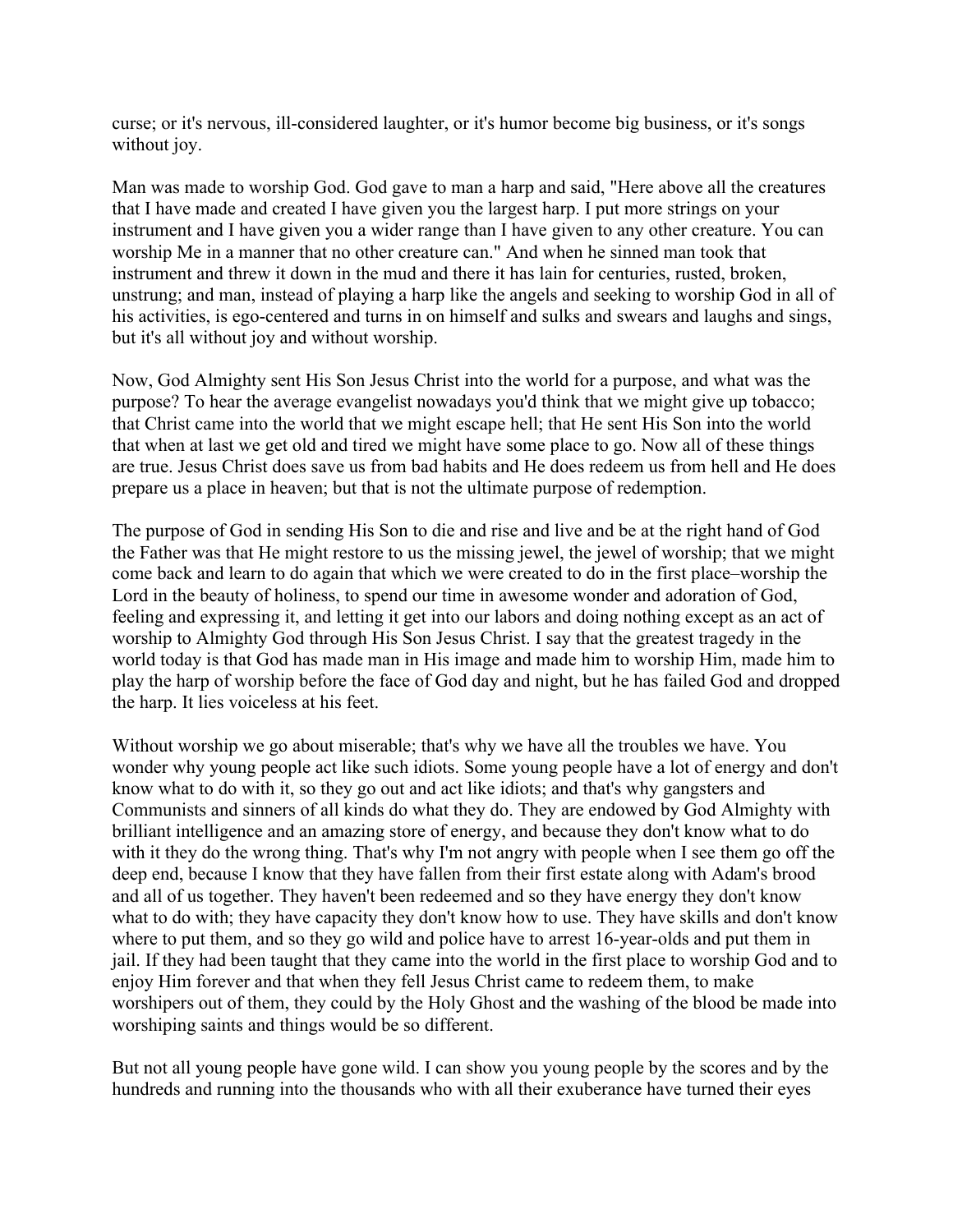upon Jesus and looked full in His wonderful face; they have been redeemed and they know why they have been created. What Plato didn't know and Pythagoras didn't know and Aristotle didn't know and what Julian Huxley doesn't know–why they were created–these simple-hearted young people know. They know why they came into the world.

That's why I believe in the deeper life. I believe that the farther on with God we go, the farther up into Christ's heart we move, the more like Christ we'll become; and the more like Christ we become, the more like God we'll become; and the more we become like Him and the nearer we are to Him, the more perfect our worship will be.

I think that God has given me a little bit of a spirit of a crusader and I am crusading where I can that Christians of all denominations and shades of theological thought might be restored again to our original purpose. We're here to be worshipers first and workers only second. We take a convert and immediately make a worker out of him. God never meant it to be so. God meant that a convert should learn to be a worshiper, and after than he can learn to be a worker.

Jesus said, "Go ye into all the world, and preach the gospel." Peter wanted to go at once but Christ said, "Don't go yet. Wait until you are endued with power." Power for service? Yes, but that's only half of it; maybe that's only one-tenth of it. The other nine-tenths are that the Holy Ghost may restore to us again the spirit of worship. Out of enraptured, admiring, adoring, worshiping souls, then, God does His work. The work done by a worshiper will have eternity in it.

## Acceptable Worship

God wants us to worship Him. He doesn't need us, for He couldn't be a self-sufficient God and need anything or anybody, but He wants us. When Adam sinned it was not he who cried, "God, where art Thou?" It was God who cried, "Adam, where art thou?"

Paul, in writing to the Thessalonians, referred to the time when Christ shall come to be glorified in the saints and admired by all them that believe He wants to be glorified. Those are a few proof texts in addition to the one I have read from the Psalms, but more convincing than any proof text is the full import and drift of the Scriptures. The whole substance of the Bible teaches that God wants us to worship Him.

Now, there are good, sound, theological and philosophical reasons for this. But while God wants us to worship Him we cannot worship Him just any way we will. The One who made us to worship Him has decreed how we shall worship Him. He accepts only the worship which He Himself has decreed.

I want to speak of some kinds of worship that God has ruled out. There's no use trying to be nice about it. The kingdom of God has suffered a great deal of harm from fighters–men who would rather fight than pray; but the kingdom of God has also been done great harm by men who would rather be nice than be right. I believe that God wants us to be right, though He wants us to be right lovingly.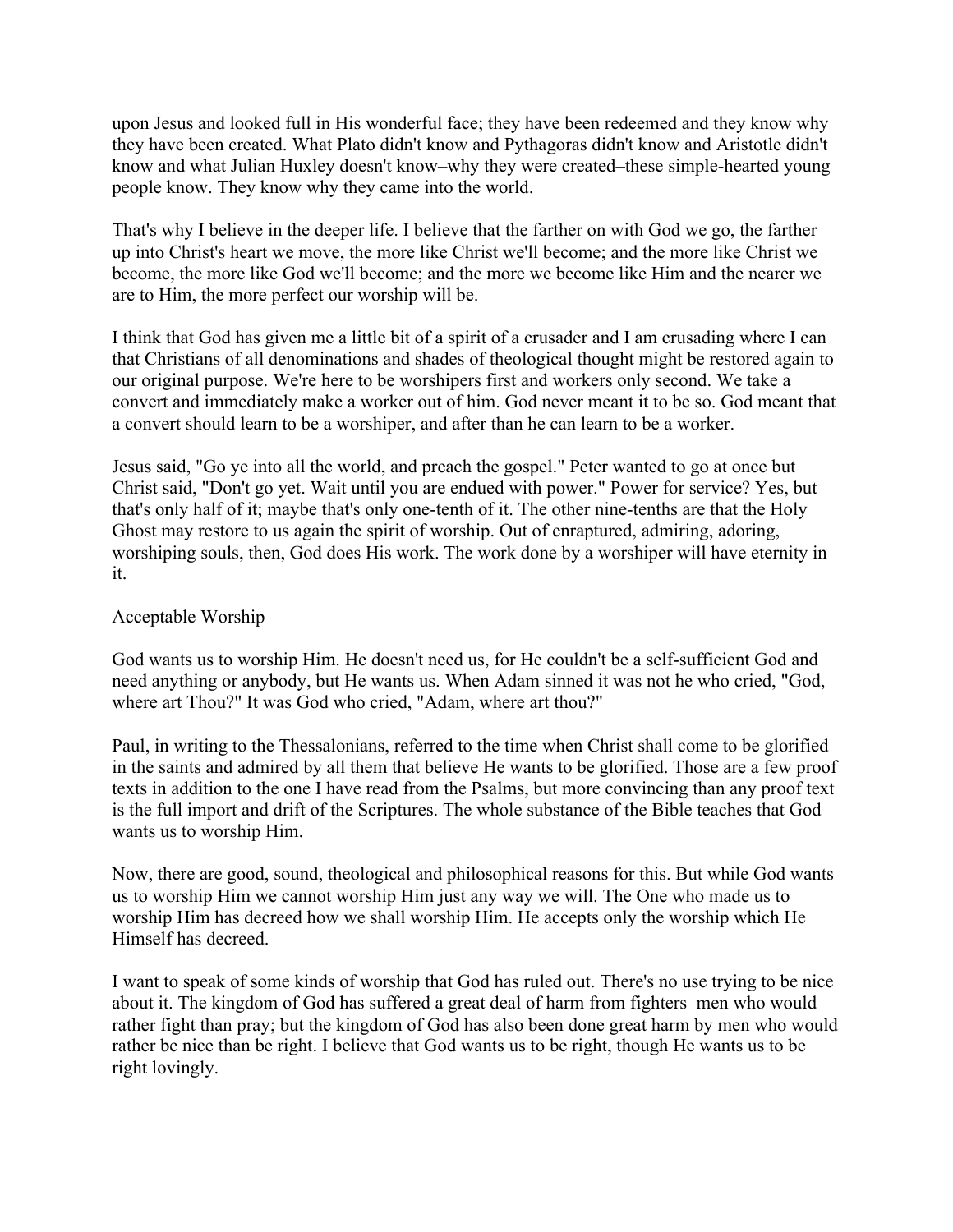The first false worship is Cain worship, which is worship without atonement. This kind of worship rests upon three basic errors. One is the error that assumes God to be different from what He is. He who seeks to worship a God he does not know comes without having first been cleansed by the coals from off the altar. But this kind of worship will not be accepted by God.

The second error is that man assumes he occupies a relation to God which he does not occupy. The man who worships without Christ and without the blood of the Lamb and without forgiveness and without cleansing is assuming too much. He is mistaking error for truth, and spiritual tragedy is the result.

The third error is that sin is made less serious than it is in fact. The psychologists and psychiatrists and sociologists and that gang of left-wingers that have come in over the past years have taken the terror out of sin. To worship God acceptably we must be freed from sin. Cain worship is worship out of an unregenerate heart.

And then there is Samaritan worship. It is heretical worship in the correct meaning of the word "heretical." Heresy is picking out what you want to believe and rejecting, or at least ignoring, the rest. This the Samaritans did. They worshiped Jehovah but they didn't worship in Jerusalem; they worshiped at Samaria. The history of the Samaritans shows that there were some Jews among them and that they had Jewish theology. But they had their Jewish theology all mixed up with pagan theology, and it was neither fish nor fowl but an unholy mixture of both. That is Samaritan worship, and our Lord said, "Ye worship ye know not what."

Then there is nature worship. That is the worship of the natural man, only on a very poetic and philosophical level. It is an appreciation for the poetry of religion. It's a high enjoyment of the contemplation of the sublime. When I was a young fellow and didn't know any better I studied, more or less for fun, the old-fashioned and now thoroughly repudiated doctrine of phrenology. It says that the shape of your head tells what you are. There are certain bumps on your head that reveal your personality. If you have a bump here just above your forehead, that's the bump of sublimity. You love the sublime.

Such are the poets; they like to look at trees and write sonnets. Well, there's a good deal of religion and supposed worship that is no higher than that. It's simply the enjoyment of nature. People may mistake the rapt feeling they have in the presence of trees and rivers for worship. Ralph Waldo Emerson said that he had at times–on a moonlit night walking across a meadow after a rain and smelling the freshness of the ground and seeing the broken clouds with the moon struggling through–he said he had often been glad to the point of fear. Yet Emerson was not a regenerated man. He did not claim to be.

I want to warn you against the religion that is no more than love, music and poetry. I happen to be somewhat of a fan of good music. I think Beethoven's nine symphonies constitute the greatest body of music ever composed by mortal man. Yet I realize I'm listening to music; I'm not worshiping God necessarily. There's a difference between beautiful sounds beautifully put together and worship. Worship is another matter.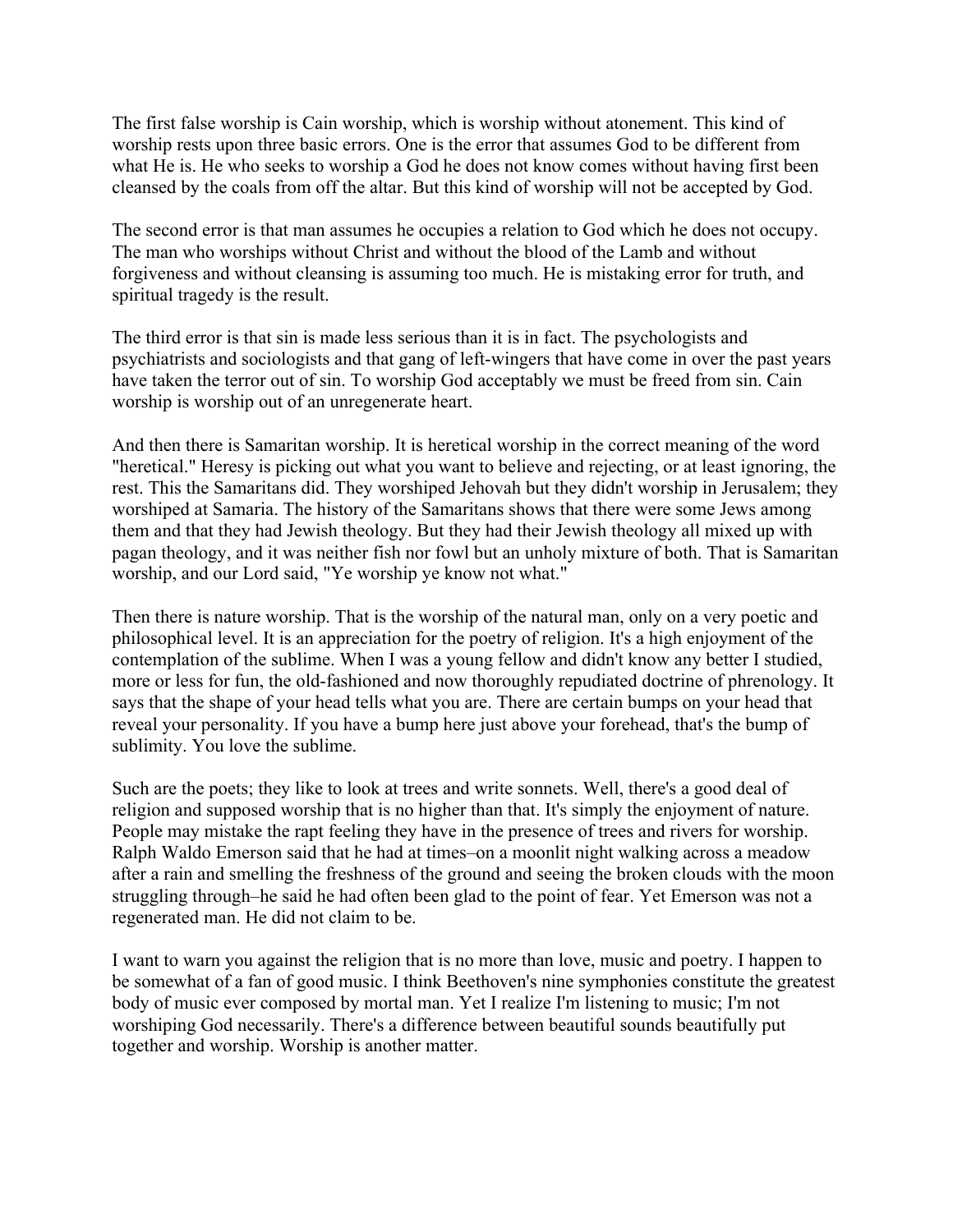Now, I'm very much concerned that we realize that the worship I'm talking about has a sharp theological definition, that there must be truth in it, that it must lie within the confines of eternal truth or it is rejected.

God is Spirit and they that worship Him must worship Him in Spirit and in truth. Only the Holy Spirit can enable a fallen man to worship God acceptably. As far as that's concerned, only the Holy Spirit can pray acceptably; only the Holy Spirit can do anything acceptably. My brethren, I don't know your position about the gifts of the Spirit, but I believe that all the gifts of the Spirit not only ought to be but have been present in His Church all down the centuries. The Spirit's gifts to the Church are the organs through which the Holy Spirit works, and He cannot work through His Church without the organs being present. You cannot account for Augustine and Chrysostom and Luther and Charnock and Wesley and Finney except they were men gifted by the Holy Ghost.

I believe that the Holy Spirit distributes His gifts severally as He will to the Church and that they are in the Church and have been in the Church all along. Otherwise the Church would have died the day that everybody who had been in the upper chamber died. The Church has been propagated by the Holy Spirit, so we can only worship in the Spirit, we can only pray in the Spirit, and we can only preach effectively in the Spirit, and what we do must be done by the power of the Spirit. I believe that the gifts are in the Body of Christ and they that worship God must worship Him in the Spirit.

But also we must worship Him in truth. Now the worshiper must submit to truth. I can't worship God acceptably unless I have accepted what God has said about five things. Before my worship is accepted I must accept what God has said about Himself. We must never edit God. We must never, never apologize for God. No man has any right to get up in the pulpit and try to smooth over or amend anything that God has said about Himself. There is that passage about God hardening Pharaoh's heart. There have been books written to explain that away, but I will not explain it away. I will let it stand. If I don't understand it I will let it stand anyway. I believe what God says about Himself.

Then to worship correctly I must believe what God says about His Son. Not what some philosopher says about God's Son, or some theologian. I must believe what God says about His Son Jesus Christ our Lord. Then I must believe what God says about me. I must believe all the bad God says about me, and I also must believe all the good things He says He'll do for me. I must believe I'm as bad as God says I am and I must believe His grace is as great as He says it is.

Then I must believe whatever God says about sin. Here's another place where the psychologists and psychiatrists have done us great injury. They have euphonized sin. They call it a guilt complex. I believe that our trouble these days is that we've listened to the blandishments of these children of Adam and that we're afraid to see anybody get on his knees and get really scared.

Some of you have no doubt read of Peter Cartright, the great Methodist preacher who lived a century or so ago. Well, Peter was quite a preacher–an ignorant fellow, but God was on him. They tell how he once went to a conference and preached. The conference was in the charge of a little fellow from a seminary and of course Peter had little time for those boys. When Peter gave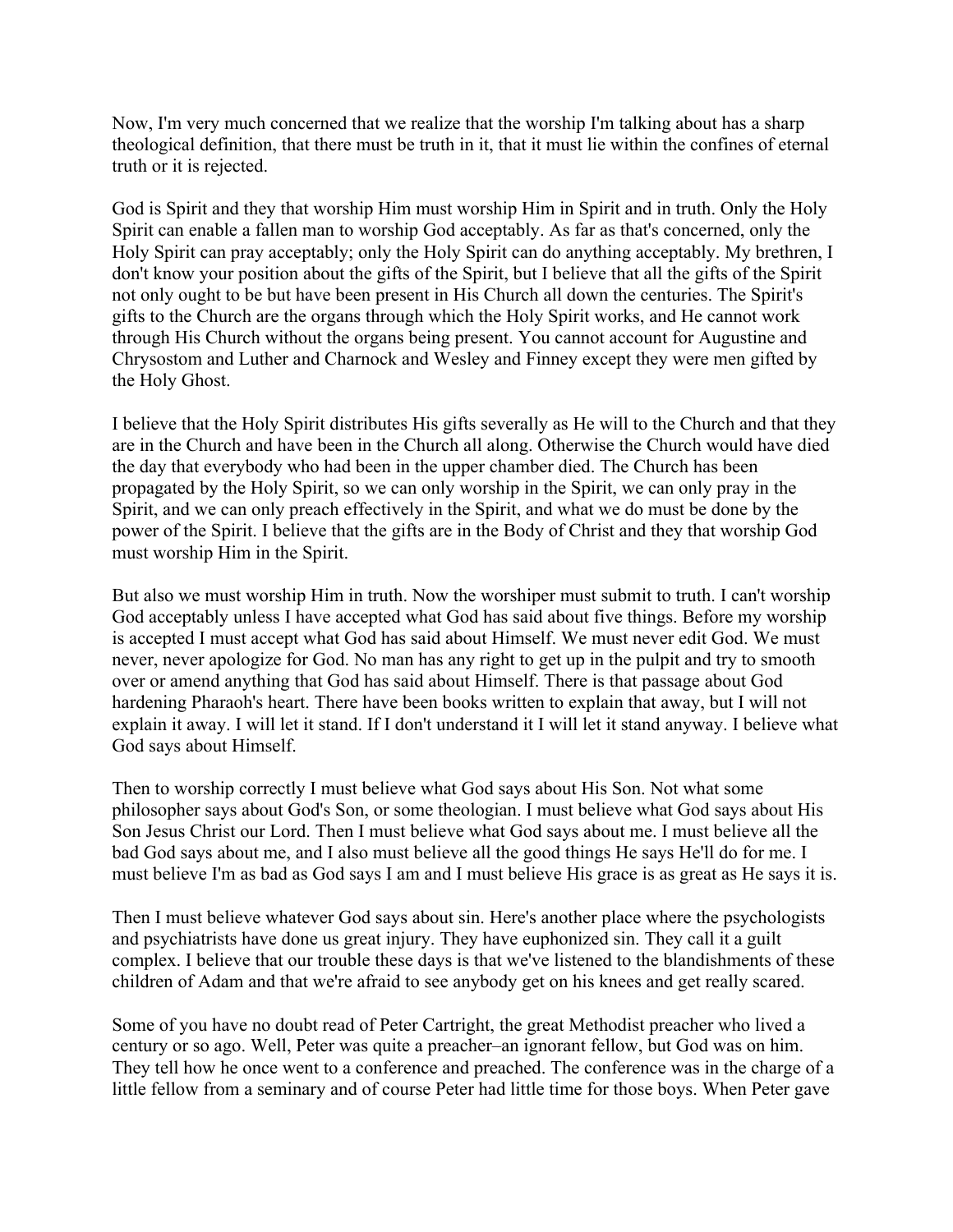the invitation a lot of men came, including a big logger–a great big brawny fellow with monstrous, apelike arms, a huge fellow. He came down to the front and threw himself down and began to pray.

He'd been a sinner and he told God about it loudly, which scared this little seminary student half to death. He ran to him and said, "Compose yourself, brother, compose yourself." Peter Cartright pushed him aside, slapped the big logger on the back and said, "Pray on, brother, there's no composure in hell where you're going." Finally the man saw the goodness of God and the power of the cross, and the grace of God reached down and saved him. He leaped to his feet with a howl of delight and looked around for someone to hug and the first fellow he got hold of was the little seminary student. He picked him up and went dancing around at the top of his voice. It was hard on the young student's dignity, but perfectly right nevertheless.

Now it is possible to have religious experience without Jesus Christ. It's not only possible to have religious experience, it's possible to have worship without Jesus Christ. That is, it is possible for a man to have an experience of talking with God or being talked to by God. Look at Cain. Cain had a religious experience, but God did not accept him. Look at Balaam, son of Beor. He had an experience and yet God was not pleased with him. In an old Catholic church in Mexico I saw a pale-faced old lady come and kneel down before a statue of the Virgin. With her hands together and her eyes open and her face set in worship she was having a real religious experience, but it was in the presence of the Virgin Mary. In a church in the United States I saw a huge statue of the Virgin, much larger than any person here; her bare feet were extended so the worshipers could kiss them and her great toe on one foot had been worn down with the lips of those who came to worship.

Yes, it's possible to worship but not be accepted by God Almighty. Brethren, I'm not sure but that those old pagans who believed in the gods of Olympia and Valhalla, who called God Thor or Zeus, were having some kind of an experience; but they died and perished nevertheless. It is not an experience that saves us; it is the blood of the Lord Jesus Christ. Worship is not simply having a solemn feeling about the length of time and the brief duration of our lives on earth and the vastness of the heavens and the smallness of our bodies. That may be beautiful but it's not worship. To worship acceptably, I repeat, is to be born anew by the Holy Ghost through faith in the Lord Jesus Christ and have the Holy Spirit of Christ teach us to worship and enable us to worship.

We praise Thee, О God, we acknowledge

Thee to be the Lord. All the earth doth worship Thee, the Father

everlasting. To Thee all angels cry aloud, the heavens

and all the powers therein; To Thee Cherubim and Seraphim continually do cry. Holy, Holy, Holy, Lord God of Sabaoth; Heaven and earth are full of the majesty of

Thy glory. The glorious company of the Apostles praise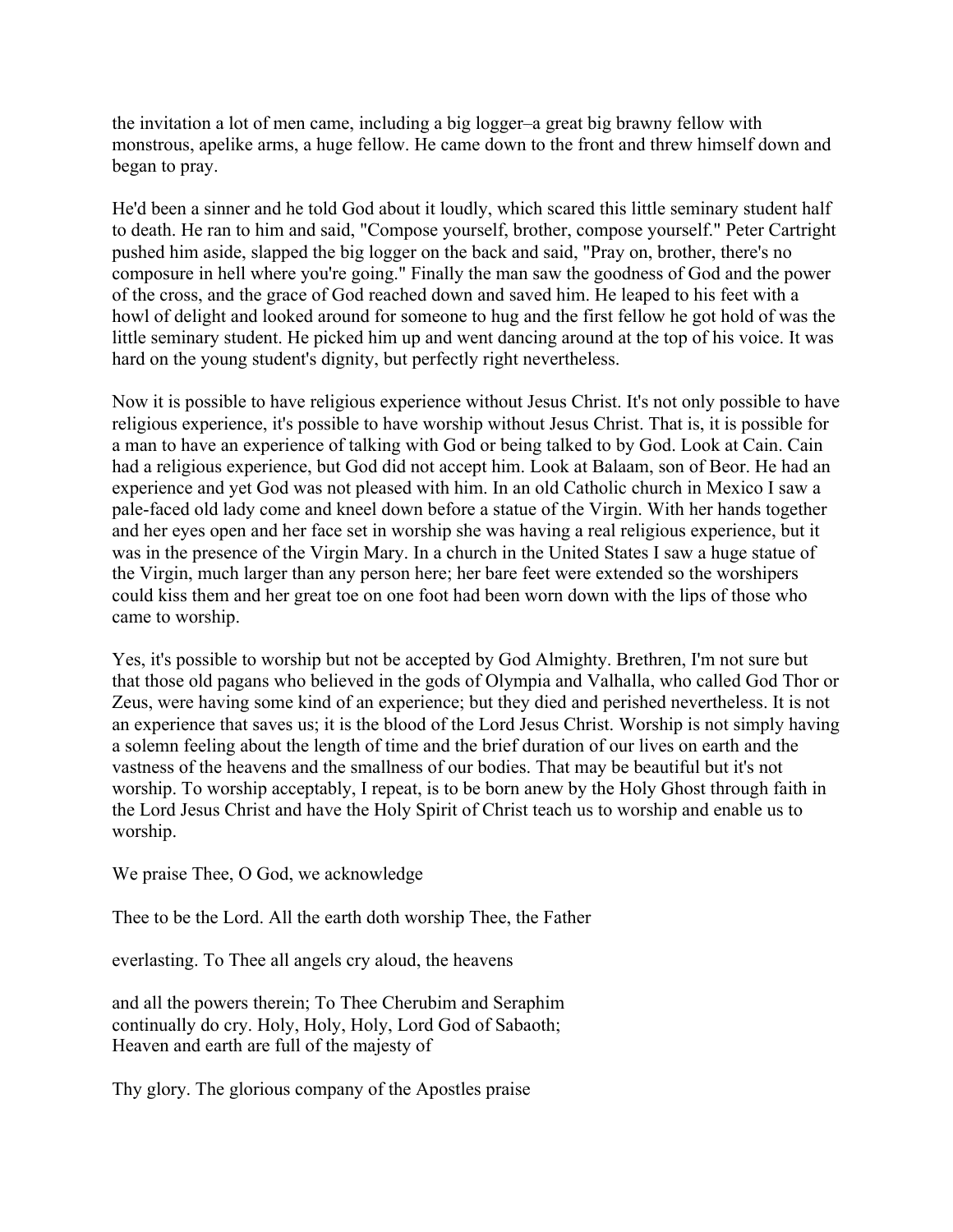Thee. The goodly fellowship of the Prophets praise

Thee. The noble army of Martyrs praise Thee. The holy Church throughout all the world doth acknowledge Thee, The Father of an infinite Majesty; Thine adorable, true and only Son; Also the Holy Ghost, the Comforter. So says the old Те Deum.

Worship: The Normal Employment of Moral Beings

Why did Christ come? Why was He conceived? Why was He born? Why was He crucified? Why did He rise again? Why is He now at the right hand of the Father?

The answer to all these questions is, "In order that He might make worshipers out of rebels; in order that He might restore us again to the place of worship we knew when we were first created."

Now because we were created to worship, worship is the normal employment of moral beings. It's the normal employment, not something stuck on or added, like listening to a concert or admiring flowers. It is something that is built into human nature. Every glimpse of heaven shows them worshiping; Ezekiel 1:1-5, the creatures out of the fire were worshiping God; Isaiah 6:1–6, we see the Lord high and lifted up and hear the creatures saying, "Holy, holy, holy, is the Lord of hosts"; Revelation 4:8–11, God opens heaven and we see them there worshiping God the Father; and in the fifth chapter, verses 6–14, we see them worshiping God the Son.

Worship is a moral imperative. In Luke 19:37-40 the whole multitude of disciples were worshiping the Lord as He came along and some rebuked them. The Lord said, "Don't rebuke them; if they didn't worship Me the stones would cry out."

Now, worship is the missing jewel in modern evangelicalism. We're organized; we work; we have our agendas. We have almost everything, but there's one thing that the churches, even the gospel churches, do not have: that is the ability to worship. We are not cultivating the art of worship. It's the one shining gem that is lost to the modern church, and I believe that we ought to search for this until we find it.

I think I ought to talk a little more about what worship is and what it would be like if it were in the church. Well, it's an attitude, a state of mind, a sustained act, subject to degrees of perfection and intensity. As soon as He sends the Spirit of His Son into our hearts we say "Abba" and we're worshiping. That's one thing. But it's quite another thing to be worshipers in the full New Testament sense of the word and up to our possibilities.

Now I say that worship is subject to degrees of perfection and intensity. There have been those who worshiped God to the place where they were in ecstasies of worship. I once saw a man kneel at an altar, taking Communion. Suddenly he broke into holy laughter. This man laughed until he wrapped his arms around himself as if he was afraid he would burst just out of sheer delight in the presence of Almighty God. A few times I have seen other people rapt in an ecstasy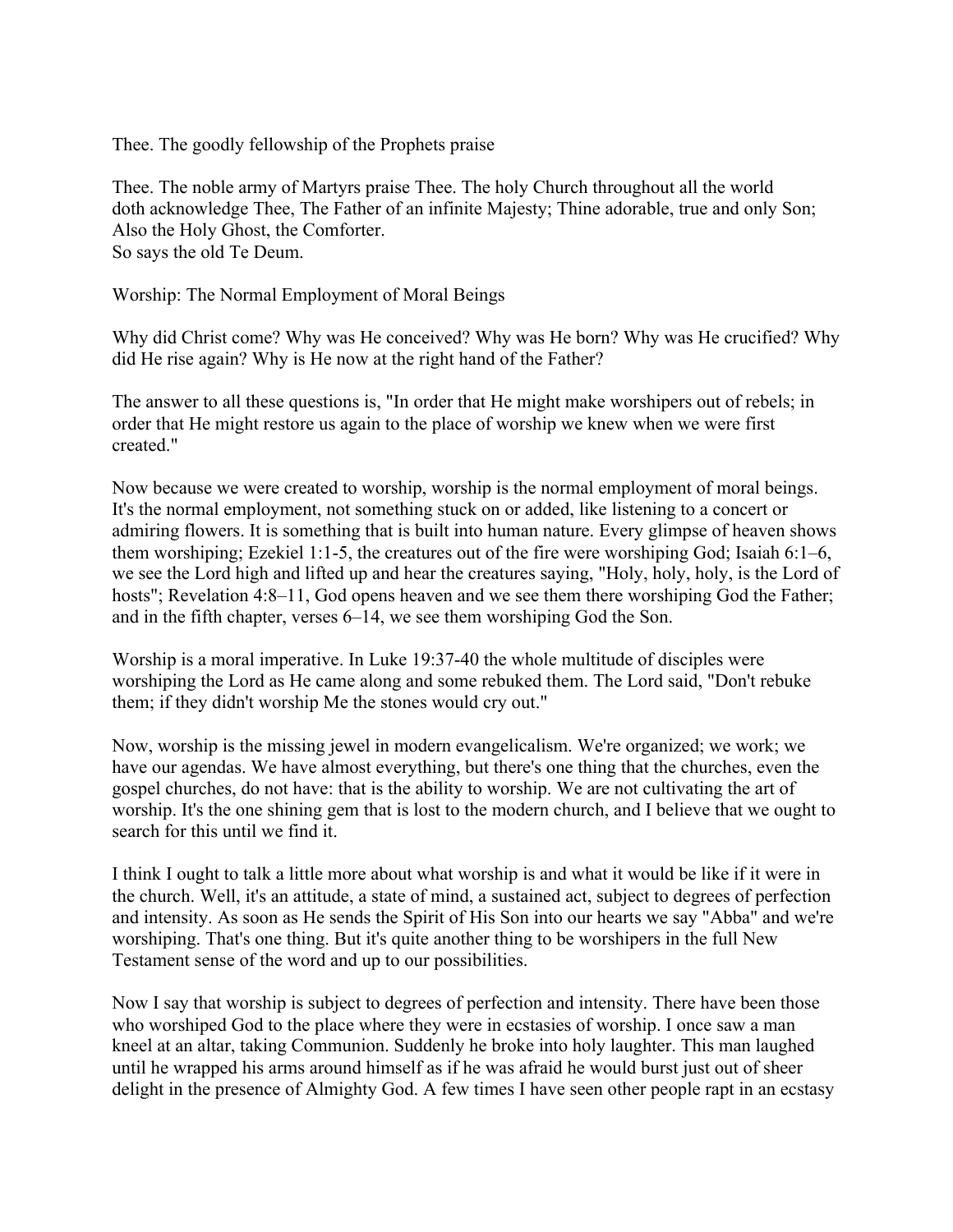of worship where they were carried away with it, and I have also heard some simplehearted new converts saying "Abba Father." So worship is capable of running from the very simple to the most intense and sublime.

Now what are the factors that you will find present in worship? Let me give you a few of them as I go along. First there is boundless confidence. You cannot worship a Being you cannot trust. Confidence is necessary to respect, and respect is necessary to worship. Worship rises or falls in any church altogether depending upon the attitude we take toward God, whether we see God big or whether we see Him little. Most of us see God too small; our God is too little. David said, "O magnify the Lord with me," and "magnify" doesn't mean to make God big. You can't make God big. But you can see Him big.

Worship, I say, rises or falls with our concept of God; that is why I do not believe in these halfconverted cowboys who call God the Man Upstairs. I do not think they worship at all because their concept of God is unworthy of God and unworthy of them. And if there is one terrible disease in the Church of Christ, it is that we do not see God as great as He is. We're too familiar with God.

Communion with God is one thing; familiarity with God is quite another thing. I don't even like (and this may hurt some of your feelings–but they'll heal) I don't even like to hear God called "You." "You" is a colloquial expression. I can call a man "you," but I ought to call God "Thou" and "Thee." Now I know these are old Elizabethan words, but I also know that there are some things too precious to cast lightly away and I think that when we talk to God we ought to use the pure, respectful pronouns. Also I think we ought not to talk too much about Jesus just as Jesus. I think we ought to remember who He is. "He is thy Lord; and worship thou Him." And though He comes down to the lowest point of our need and makes Himself accessible to us as tenderly as a mother to her child, still don't forget that when John saw Him–that John who had lain on His bosom–when John saw Him he fell at His feet as dead.

I've heard all kinds of preachers. I've heard the ignorant boasters; I've heard the dull, dry ones; I've heard the eloquent ones; but the ones that have helped me most were the ones that were awestruck in the presence of the God about whom they spoke. They might have a sense of humor, they might be jovial; but when they talked about God another tone came into their voice altogether; this was something else, something wonderful. I believe we ought to have again the old biblical concept of God which makes God awful and makes men lie face down and cry, "Holy, holy, holy, Lord God Almighty." That would do more for the church than everything or anything else.

Then there is admiration, that is, appreciation of the excellency of God. Man is better qualified to appreciate God than any other creature because he was made in His image and is the only creature who was. This admiration for God grows and grows until it fills the heart with wonder and delight. "In our astonished reverence we confess Thine uncreated loveliness," said the hymn writer. "In our astonished reverence." The God of the modern evangelical rarely astonishes anybody.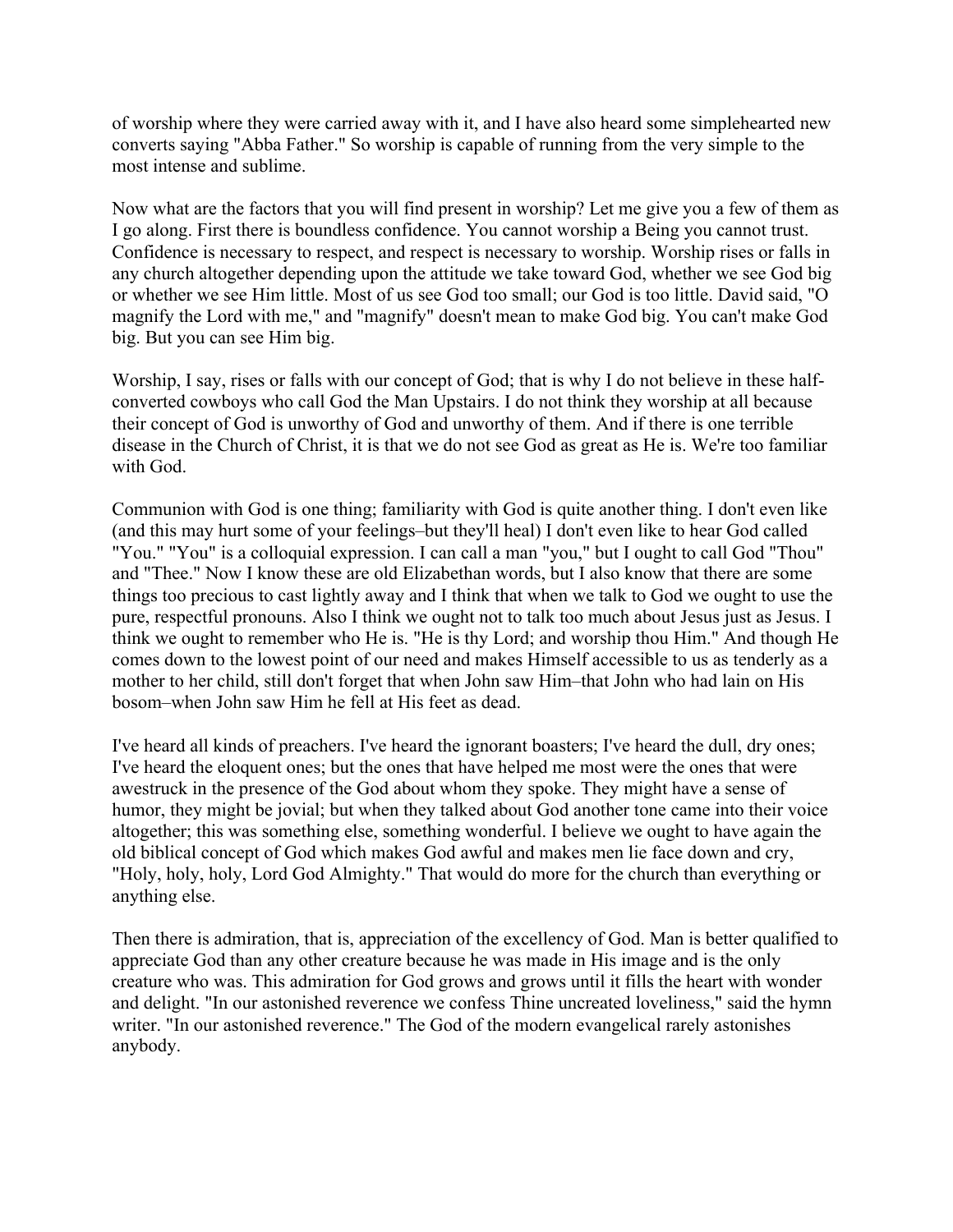He manages to stay pretty much within the constitution. Never breaks over our bylaws. He's a very well-behaved God and very denominational and very much one of us, and we ask Him to help us when we're in trouble and look to Him to watch over us when we're asleep. The God of the modern evangelical isn't a God I could have much respect for. But when the Holy Ghost shows us God as He is we admire Him to the point of wonder and delight.

Fascination is another element in true worship. To be filled with moral excitement. To be captivated and charmed and entranced. Excited, not with how big you're getting or how big the offering was. Not with how many people came out to church. But entranced with who God is, and struck with astonished wonder at the inconceivable elevation and magnitude and splendor of Almighty God.

I remember as a young Christian when I got my first awful, wonderful, entrancing vision of God. I was in West Virginia in the woods sitting on a log reading the Scriptures along with an old Irish evangelist by the name of Robert J. Cunningham, now long in heaven. I go; up and wandered away to have prayer by myself. I had been reading one of the driest passages imaginable from the Scriptures where Israel came out of Egypt and God arranged them into a diamond-shaped camp. He put Levi in the middle and Reuben out in front and Benjamin behind. It was a diamond-shaped moving city with a flame of fire in the middle giving light. Suddenly it broke over me; God is a geometrician, He's an artist! When He laid out that city He laid it out skillfully, diamond-shaped with a plume in the middle, and it suddenly swept over me like a wave of the sea: how beautiful God is and how artistic and how poetic and how musical, and I worshiped God there under that tree all by myself. You know after that I began to love the old hymns and I have been a lover of the great hymns ever since.

Next is adoration, to love God with all the power within us. To love God with fear and wonder and yearning and awe. To yearn for God with great yearning, and to love Him to a point where it is both painful and delightful. At times this will lead us to breathless silence. I think that some of the greatest prayer is prayer where you don't say one single word or ask for anything. Now God does answer and He does give us what we ask for. That's plain; nobody can deny that unless he denies the Scriptures. But that's only one aspect of prayer, and it's not even the important aspect. Sometimes I go to God and say, "God, if Thou dost never answer another prayer while I live on this earth I will still worship Thee as long as I live and in the ages to come for what Thou hast done already." God's already put me so far in debt that if I were to live one million millenniums I couldn't pay Him for what He's done for me.

We go to God as we send a boy to the grocery store with a long written list. "God, give me this, give me this, and give me this," and our gracious God often does give us what we want. But I think God is disappointed because we make Him to be no more than a source of what we want. Ever our Lord Jesus is presented too often much as "Someone who will meet your need." That's the throbbing heart of modern evangelism. You're in need and Jesus will meet your need. He's the Need-meeter. Well, He is that indeed; but, ah, He's infinitely more than that.

Now when the mental and emotional and spiritual factors that I've spoken to you about are present and, as I've admitted, in varying degrees of intensity, in song, in praise, in prayer and in mental prayer, you are worshiping. Do you know what mental prayer is? I mean by that, do you